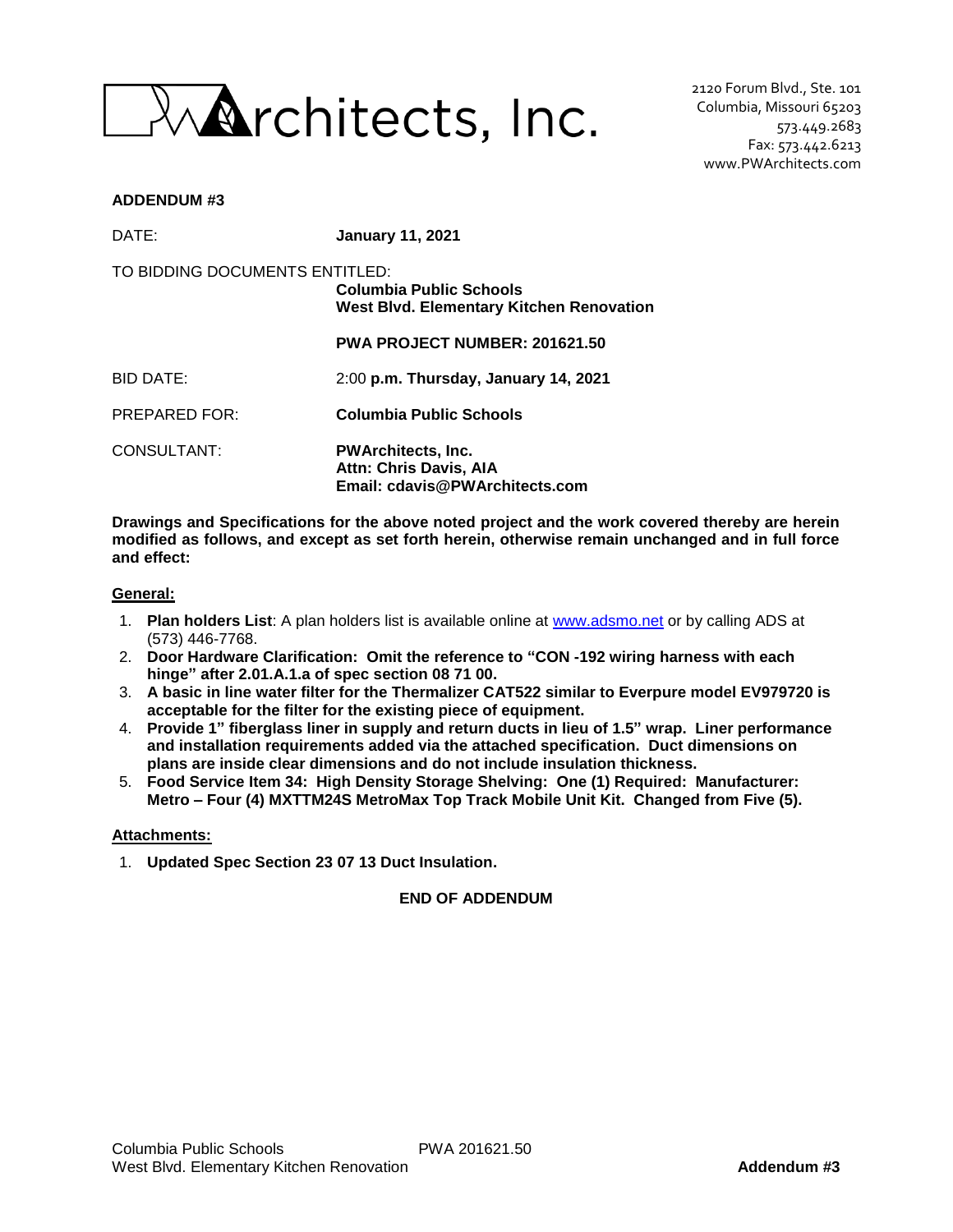# **SECTION 23 07 13 DUCT INSULATION**

# **PART 1 - GENERAL**

### **1.1 SUMMARY**

- A. Section includes insulating the following duct services:
	- 1. Indoor, concealed supply and outdoor air.
	- 2. Indoor, concealed return located in unconditioned space.<br>3. Indoor, concealed exhaust between isolation damper and
	- 3. Indoor, concealed exhaust between isolation damper and penetration of building exterior.
- B. Related Sections:
	- 1. Section 23 07 16 "HVAC Equipment Insulation."
	- 2. Section 23 07 19 "HVAC Piping Insulation."

# **1.2 ACTION SUBMITTALS**

- A. Product Data: For each type of product indicated.
- B. Shop Drawings: Include plans, elevations, sections, details, and attachments to other work.
	- 1. Detail application of protective shields, saddles, and inserts at hangers for each type of insulation and hanger.
	- 2. Detail insulation application at elbows, fittings, dampers, specialties and flanges for each type of insulation.
	- 3. Detail application of field-applied jackets.
	- 4. Detail application at linkages of control devices.

# **1.3 INFORMATIONAL SUBMITTALS**

A. Field quality-control reports.

# **1.4 QUALITY ASSURANCE**

- A. Surface-Burning Characteristics: For insulation and related materials, as determined by testing identical products according to ASTM E 84, by a testing agency acceptable to authorities having jurisdiction. Factory label insulation and jacket materials and adhesive, mastic, tapes, and cement material containers, with appropriate markings of applicable testing agency.
	- 1. Insulation Installed Indoors: Flame-spread index of 25 or less, and smoke-developed index of 50 or less.
	- 2. Insulation Installed Outdoors: Flame-spread index of 75 or less, and smoke-developed index of 150 or less.

### **PART 2 - PRODUCTS**

### **2.1 INSULATION MATERIALS**

- A. Comply with requirements in "Duct Insulation Schedule, General," "Indoor Duct and Plenum Insulation Schedule," and "Aboveground, Outdoor Duct and Plenum Insulation Schedule" articles for where insulating materials shall be applied.
- B. Products shall not contain asbestos, lead, mercury, or mercury compounds.
- C. Products that come in contact with stainless steel shall have a leachable chloride content of less than 50 ppm when tested according to ASTM C 871.
- D. Insulation materials for use on austenitic stainless steel shall be qualified as acceptable according to ASTM C 795.
- E. Foam insulation materials shall not use CFC or HCFC blowing agents in the manufacturing process.
- F. Mineral-Fiber Blanket Insulation: Mineral or glass fibers bonded with a thermosetting resin. Comply with ASTM C 553, Type II and ASTM C 1290, Type III with factory-applied FSK jacket. Factory-applied jacket requirements are specified in "Factory-Applied Jackets" Article.
	- 1. Manufacturers: Subject to compliance with requirements, available manufacturers offering products that may be incorporated into the Work include, but are not limited to the following: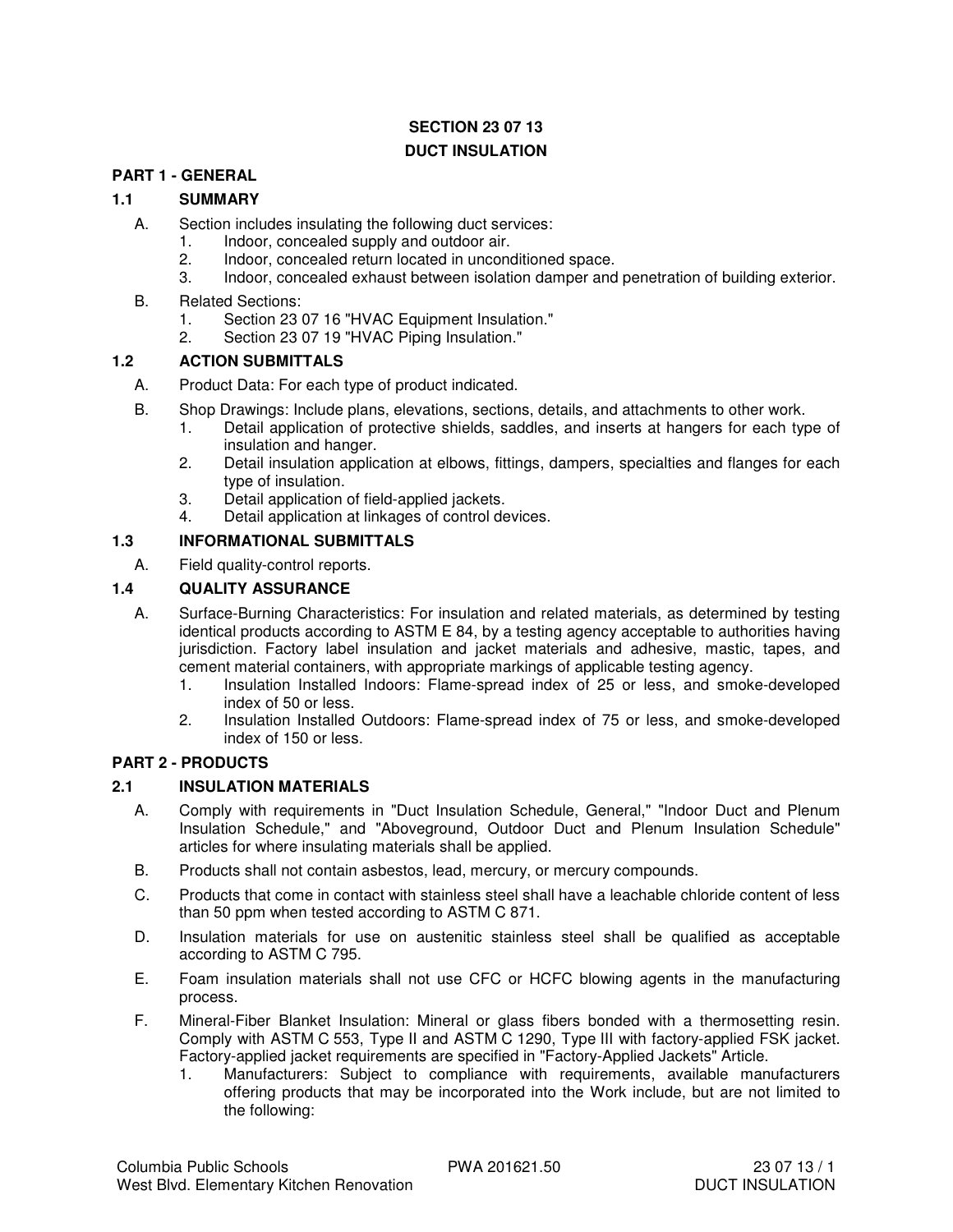- a. CertainTeed Corporation.
- b. Johns Manville; a Berkshire Hathaway company.
- c. Knauf Insulation.
- G. Fibrous-Glass Duct Liner: Comply with ASTM C1071, NFPA 90A, or NFPA 90B; and with NAIMA AH124, "Fibrous Glass Duct Liner Standard."
	- 1. Manufacturers: Subject to compliance with requirements, available manufacturers offering products that may be incorporated into the Work include, but are not limited to the following:
		- a. Johns Manville; a Berkshire Hathaway company.
		- b. Knauf Insulation.
		- c. Owens Corning.
	- 2. Maximum Thermal Conductivity:
		- Type I, Flexible: 0.27 Btu x in./h x sq. ft. x deg F at 75 deg F mean temperature.
	- 3. Solvent-Based Liner Adhesive: Comply with NFPA 90A or NFPA 90B and with ASTM C916.
	- 4. Duct Dimensions: Unless otherwise indicated, all duct dimensions indicated on Drawings are inside clear dimensions and do not include insulation or duct wall thickness.

### **2.2 FIRE-RATED INSULATION SYSTEMS**

- A. Fire-Rated Blanket: High-temperature, flexible, blanket insulation with FSK jacket that is tested and certified to provide a 1-hour fire rating by an NRTL acceptable to authorities having jurisdiction.
	- 1. Manufacturers: Subject to compliance with requirements, provide products by one of the following:
		- a. 3M.
		- b. CertainTeed Corporation.
		- c. Johns Manville; a Berkshire Hathaway company.

### **2.3 ADHESIVES**

- A. Materials shall be compatible with insulation materials, jackets, and substrates and for bonding insulation to itself and to surfaces to be insulated unless otherwise indicated.
- B. Mineral-Fiber Adhesive: Comply with MIL-A-3316C, Class 2, Grade A.
	- 1. Manufacturers: Subject to compliance with requirements, available manufacturers offering products that may be incorporated into the Work include, but are not limited to the following:
		- a. Childers Brand; H. B. Fuller Construction Products.
		- b. Eagle Bridges Marathon Industries.
		- c. Foster Brand; H. B. Fuller Construction Products.
- C. ASJ Adhesive, and FSK Jacket Adhesive: Comply with MIL-A-3316C, Class 2, Grade A for bonding insulation jacket lap seams and joints.
	- 1. Manufacturers: Subject to compliance with requirements, available manufacturers offering products that may be incorporated into the Work include, but are not limited to the following:
		- a. Childers Brand; H. B. Fuller Construction Products.
		- b. Eagle Bridges Marathon Industries.
		- c. Foster Brand; H. B. Fuller Construction Products.

# **2.4 MASTICS**

- A. Materials shall be compatible with insulation materials, jackets, and substrates; comply with MIL-PRF-19565C, Type II.
- B. Vapor-Barrier Mastic: Water based; suitable for indoor use on below ambient services.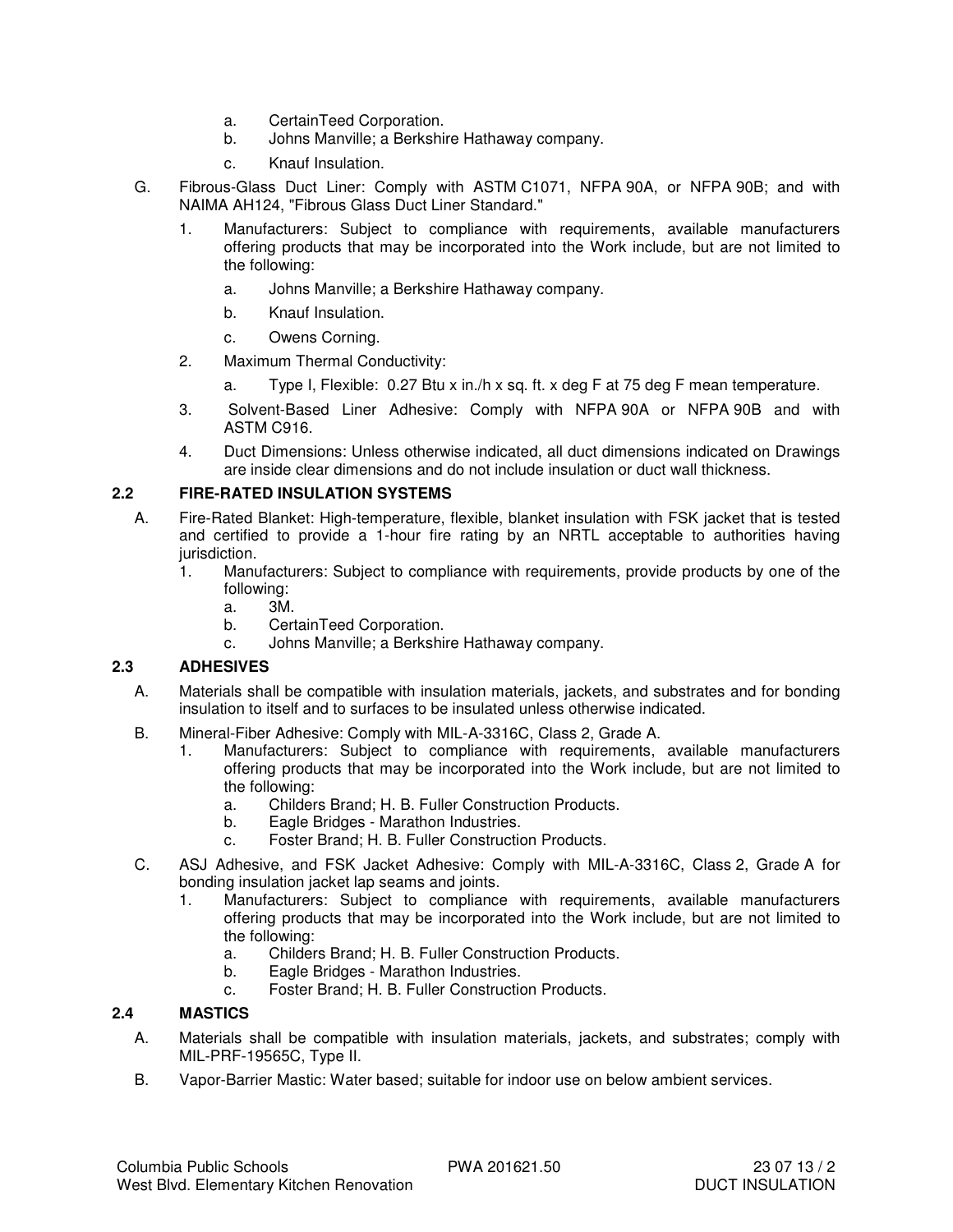- 1. Manufacturers: Subject to compliance with requirements, available manufacturers offering products that may be incorporated into the Work include, but are not limited to the following:
	- a. Foster Brand; H. B. Fuller Construction Products.
	- b. Vimasco Corporation.
- 2. Water-Vapor Permeance: ASTM E 96/E 96M, Procedure B, 0.013 perm at 43-mil dry film thickness.
- 3. Service Temperature Range: Minus 20 to plus 180 deg F.
- 4. Solids Content: ASTM D 1644, 58 percent by volume and 70 percent by weight.
- Color: White.
- C. Breather Mastic: Water based; suitable for indoor and outdoor use on above ambient services.
	- 1. Manufacturers: Subject to compliance with requirements, available manufacturers offering products that may be incorporated into the Work include, but are not limited to the following:
		- a. Childers Brand; H. B. Fuller Construction Products.
		- b. Eagle Bridges Marathon Industries.
		- c. Foster Brand; H. B. Fuller Construction Products.
		- d. Vimasco Corporation.
	- 2. Water-Vapor Permeance: ASTM F 1249, 1.8 perms at 0.0625-inch dry film thickness.
	- 3. Service Temperature Range: Minus 20 to plus 180 deg F.
	- 4. Solids Content: 60 percent by volume and 66 percent by weight.
	- 5. Color: White.

# **2.5 SEALANTS**

- A. FSK and Metal Jacket Flashing Sealants:
	- 1. Manufacturers: Subject to compliance with requirements, available manufacturers offering products that may be incorporated into the Work include, but are not limited to the following:
		- a. Childers Brand; H. B. Fuller Construction Products.
		- b. Eagle Bridges Marathon Industries.
		- c. Foster Brand; H. B. Fuller Construction Products.
	- 2. Materials shall be compatible with insulation materials, jackets, and substrates.
	- 3. Fire- and water-resistant, flexible, elastomeric sealant.
	- 4. Service Temperature Range: Minus 40 to plus 250 deg F.
	- 5. Color: Aluminum.

# **2.6 FACTORY-APPLIED JACKETS**

- A. Insulation system schedules indicate factory-applied jackets on various applications. When factory-applied jackets are indicated, comply with the following:
	- 1. FSK Jacket: Aluminum-foil, fiberglass-reinforced scrim with kraft-paper backing; complying with ASTM C 1136, Type II.

# **2.7 TAPES**

- A. FSK Tape: Foil-face, vapor-retarder tape matching factory-applied jacket with acrylic adhesive; complying with ASTM C 1136.
	- 1. Manufacturers: Subject to compliance with requirements, available manufacturers offering products that may be incorporated into the Work include, but are not limited to the following:
		- a. Avery Dennison Corporation, Specialty Tapes Division.
		- b. Compac Corporation.
		- c. Ideal Tape Co., Inc,; an American Biltrite company.
	- 2. Width: 3 inches.
	- 3. Thickness: 6.5 mils.
	- 4. Adhesion: 90 ounces force/inch in width.
	- 5. Elongation: 2 percent.
	- 6. Tensile Strength: 40 lbf/inch in width.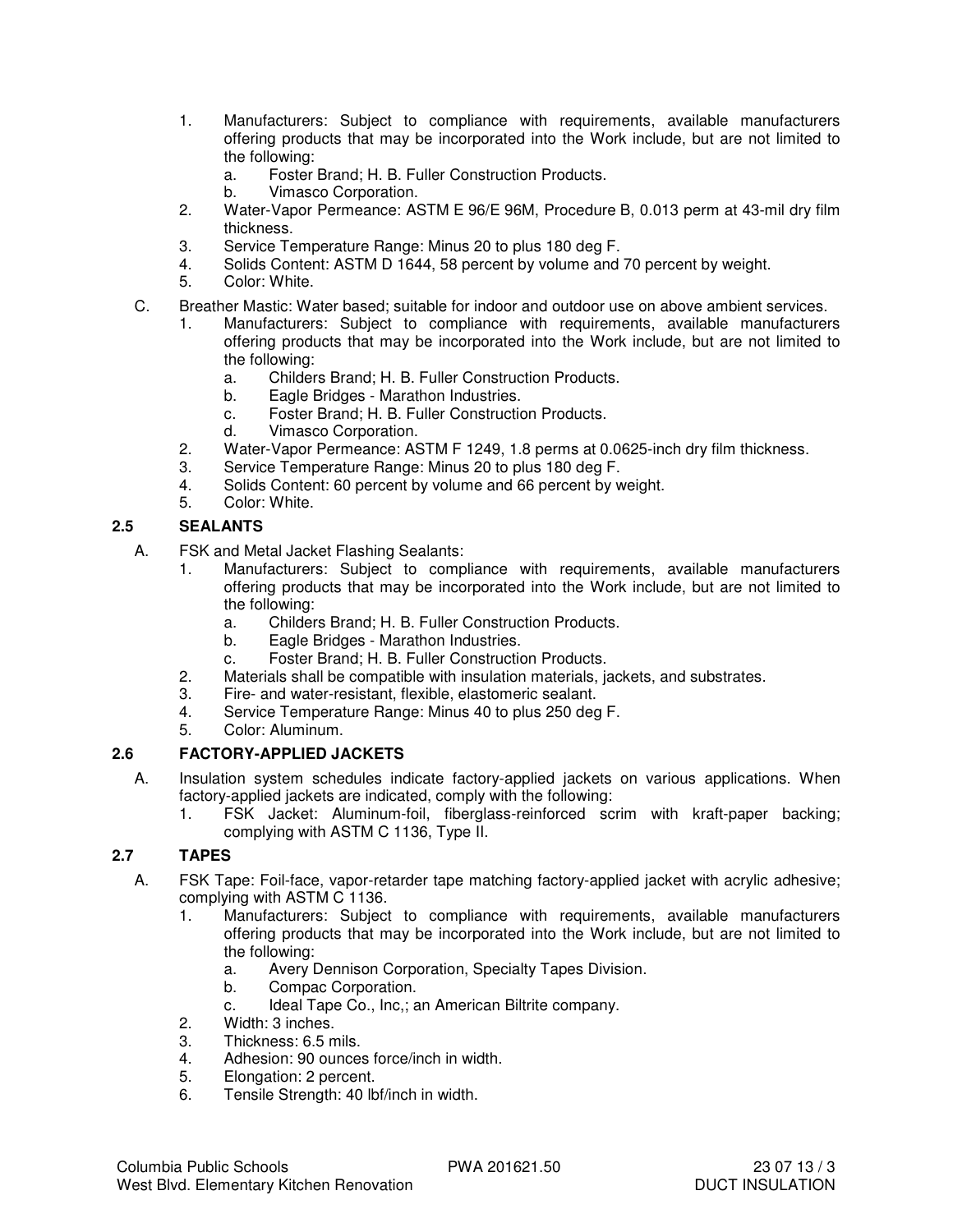7. FSK Tape Disks and Squares: Precut disks or squares of FSK tape.

# **2.8 SECUREMENTS**

- A. Aluminum Bands: ASTM B 209, Alloy 3003, 3005, 3105, or 5005; Temper H-14, 0.020 inch thick, 3/4 inch wide with wing seal.
	- 1. Manufacturers: Subject to compliance with requirements, available manufacturers offering products that may be incorporated into the Work include, but are not limited to the following:
		- a. ITW Insulation Systems; Illinois Tool Works, Inc.
		- b. RPR Products, Inc.
- B. Insulation Pins and Hangers:
	- 1. Metal, Adhesively Attached, Perforated-Base Insulation Hangers: Baseplate welded to projecting spindle that is capable of holding insulation, of thickness indicated, securely in position indicated when self-locking washer is in place. Comply with the following requirements:
		- a. Manufacturers: Subject to compliance with requirements, available manufacturers offering products that may be incorporated into the Work include, but are not limited to the following:
			- 1) AGM Industries, Inc.<br>2) Gemco.
				- 2) Gemco.
			- 3) Midwest Fasteners, Inc.
		- b. Baseplate: Perforated, galvanized carbon-steel sheet, 0.030 inch thick by 2 inches square.
		- c. Spindle: Copper- or zinc-coated, low-carbon steel, fully annealed, 0.106-inchdiameter shank, length to suit depth of insulation indicated.
		- d. Adhesive: Recommended by hanger manufacturer. Product with demonstrated capability to bond insulation hanger securely to substrates indicated without damaging insulation, hangers, and substrates.
	- 2. Insulation-Retaining Washers: Self-locking washers formed from 0.016-inch-thick, galvanized-steel sheet, with beveled edge sized as required to hold insulation securely in place but not less than 1-1/2 inches in diameter.
		- a. Manufacturers: Subject to compliance with requirements, available manufacturers offering products that may be incorporated into the Work include, but are not limited to the following:
			- 1) AGM Industries, Inc.
			- 2) Gemco.
			- 3) Midwest Fasteners, Inc.
		- b. Protect ends with capped self-locking washers incorporating a spring steel insert to ensure permanent retention of cap in exposed locations.
- C. Staples: Outward-clinching insulation staples, nominal 3/4-inch-wide, stainless steel or Monel.
- D. Wire: 0.062-inch soft-annealed, galvanized steel.
	- 1. Manufacturers: Subject to compliance with requirements, available manufacturers offering products that may be incorporated into the Work include, but are not limited to the following:

# a. C & F Wire.

### **2.9 CORNER ANGLES**

A. PVC Corner Angles: 30 mils thick, minimum 1 by 1 inch, PVC according to ASTM D 1784, Class 16354-C. White or color-coded to match adjacent surface.

### **PART 3 - EXECUTION**

# **3.1 PREPARATION**

A. Surface Preparation: Clean and dry surfaces to receive insulation. Remove materials that will adversely affect insulation application.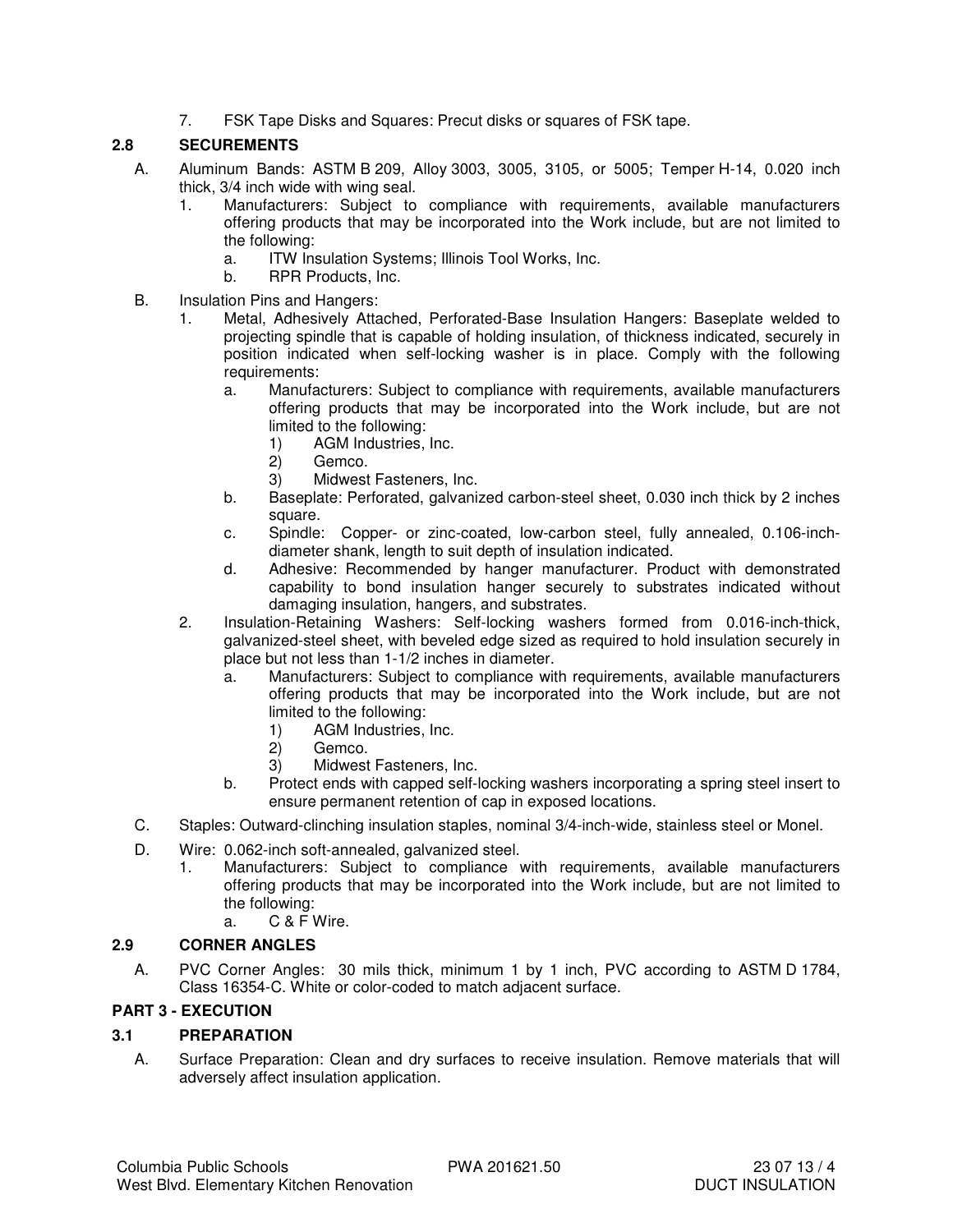# **3.2 GENERAL INSTALLATION REQUIREMENTS**

- A. Install insulation materials, accessories, and finishes with smooth, straight, and even surfaces; free of voids throughout the length of ducts and fittings.
- B. Install insulation materials, vapor barriers or retarders, jackets, and thicknesses required for each item of duct system as specified in insulation system schedules.
- C. Install accessories compatible with insulation materials and suitable for the service. Install accessories that do not corrode, soften, or otherwise attack insulation or jacket in either wet or dry state.
- D. Install insulation with longitudinal seams at top and bottom of horizontal runs.
- E. Install multiple layers of insulation with longitudinal and end seams staggered.
- F. Keep insulation materials dry during application and finishing.
- G. Install insulation with tight longitudinal seams and end joints. Bond seams and joints with adhesive recommended by insulation material manufacturer.
- H. Install insulation with least number of joints practical.
- I. Where vapor barrier is indicated, seal joints, seams, and penetrations in insulation at hangers, supports, anchors, and other projections with vapor-barrier mastic.
	- 1. Install insulation continuously through hangers and around anchor attachments.
	- 2. For insulation application where vapor barriers are indicated, extend insulation on anchor legs from point of attachment to supported item to point of attachment to structure. Taper and seal ends at attachment to structure with vapor-barrier mastic.
	- 3. Install insert materials and install insulation to tightly join the insert. Seal insulation to insulation inserts with adhesive or sealing compound recommended by insulation material manufacturer.
- J. Apply adhesives, mastics, and sealants at manufacturer's recommended coverage rate and wet and dry film thicknesses.
- K. Install insulation with factory-applied jackets as follows:
	- 1. Draw jacket tight and smooth.
	- 2. Cover circumferential joints with 3-inch-wide strips, of same material as insulation jacket. Secure strips with adhesive and outward clinching staples along both edges of strip, spaced 4 inches o.c.
	- 3. Overlap jacket longitudinal seams at least 1-1/2 inches. Clean and dry surface to receive self-sealing lap. Staple laps with outward clinching staples along edge at [**2 inches**] [**4 inches**] o.c.
		- a. For below ambient services, apply vapor-barrier mastic over staples.
	- 4. Cover joints and seams with tape, according to insulation material manufacturer's written instructions, to maintain vapor seal.
	- 5. Where vapor barriers are indicated, apply vapor-barrier mastic on seams and joints and at ends adjacent to duct flanges and fittings.
- L. Cut insulation in a manner to avoid compressing insulation more than 75 percent of its nominal thickness.
- M. Finish installation with systems at operating conditions. Repair joint separations and cracking due to thermal movement.
- N. Repair damaged insulation facings by applying same facing material over damaged areas. Extend patches at least 4 inches beyond damaged areas. Adhere, staple, and seal patches similar to butt joints.

### **3.3 PENETRATIONS**

- A. Insulation Installation at Roof Penetrations: Install insulation continuously through roof penetrations.
	- 1. Seal penetrations with flashing sealant.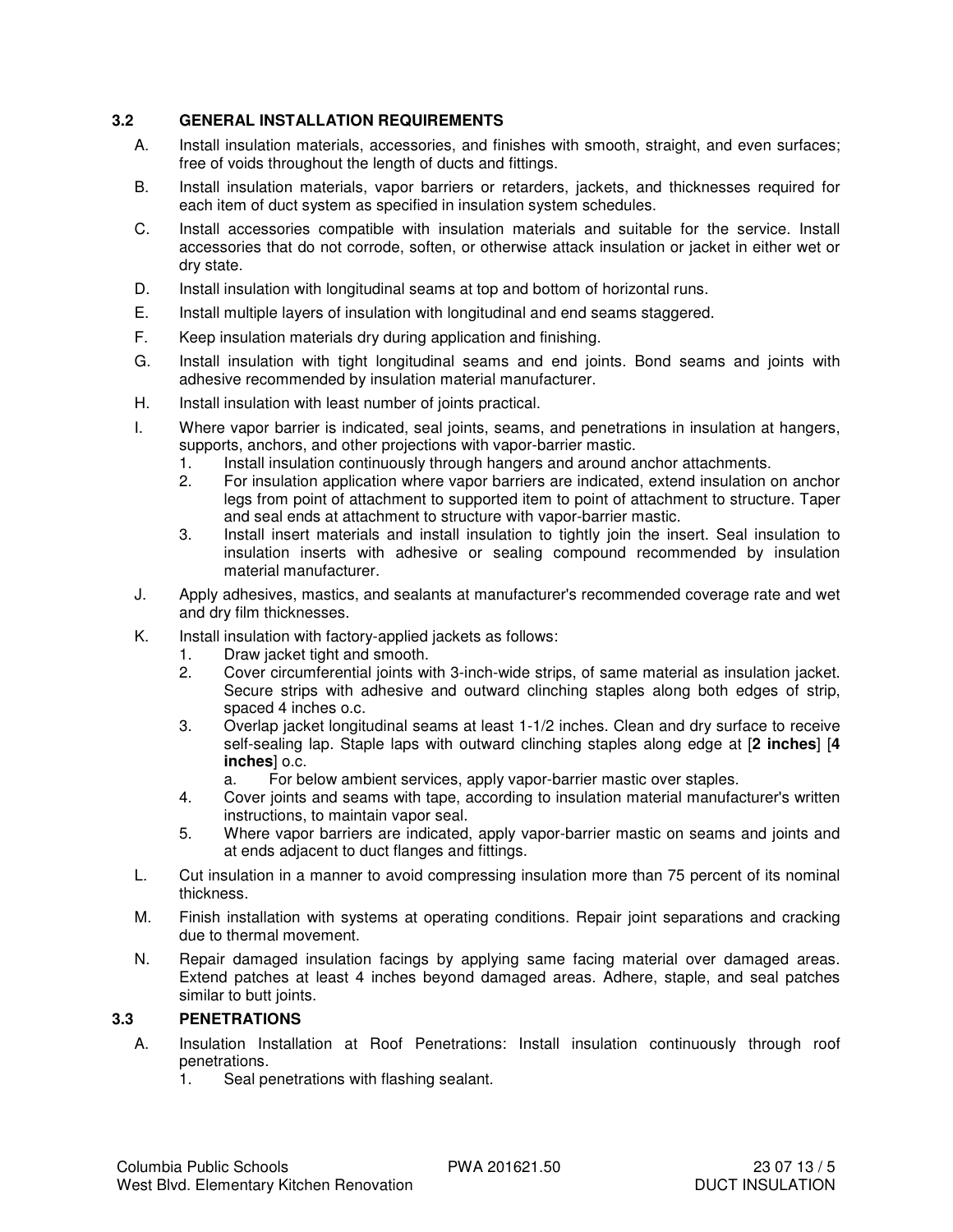- 2. For applications requiring only indoor insulation, terminate insulation above roof surface and seal with joint sealant. For applications requiring indoor and outdoor insulation, install insulation for outdoor applications tightly joined to indoor insulation ends. Seal joint with ioint sealant.
- 3. Extend jacket of outdoor insulation outside roof flashing at least 2 inches below top of roof flashing.
- 4. Seal jacket to roof flashing with flashing sealant.
- B. Insulation Installation at Aboveground Exterior Wall Penetrations: Install insulation continuously through wall penetrations.
	- 1. Seal penetrations with flashing sealant.
	- 2. For applications requiring only indoor insulation, terminate insulation inside wall surface and seal with joint sealant. For applications requiring indoor and outdoor insulation, install insulation for outdoor applications tightly joined to indoor insulation ends. Seal joint with joint sealant.
	- 3. Extend jacket of outdoor insulation outside wall flashing and overlap wall flashing at least 2 inches.
	- 4. Seal jacket to wall flashing with flashing sealant.
- C. Insulation Installation at Interior Wall and Partition Penetrations (That Are Not Fire Rated): Install insulation continuously through walls and partitions.
- D. Insulation Installation at Fire-Rated Wall and Partition Penetrations: Terminate insulation at fire damper sleeves for fire-rated wall and partition penetrations. Externally insulate damper sleeves to match adjacent insulation and overlap duct insulation at least 2 inches.
	- 1. Comply with requirements in Section 07 84 13 "Penetration Firestopping" for firestopping and fire-resistive joint sealers.
- E. Insulation Installation at Floor Penetrations:
	- 1. Duct: For penetrations through fire-rated assemblies, terminate insulation at fire damper sleeves and externally insulate damper sleeve beyond floor to match adjacent duct insulation. Overlap damper sleeve and duct insulation at least 2 inches.
	- 2. Seal penetrations through fire-rated assemblies. Comply with requirements in Section 07 84 13 "Penetration Firestopping."

### **3.4 INSTALLATION OF MINERAL-FIBER INSULATION**

- A. Blanket Insulation Installation on Ducts and Plenums: Secure with adhesive and insulation pins.
	- 1. Apply adhesives according to manufacturer's recommended coverage rates per unit area, for 50 percent coverage of duct and plenum surfaces.
	- 2. Apply adhesive to entire circumference of ducts and to all surfaces of fittings and transitions.
	- 3. Install either capacitor-discharge-weld pins and speed washers or cupped-head, capacitor-discharge-weld pins on sides and bottom of horizontal ducts and sides of vertical ducts as follows:
		- a. On duct sides with dimensions 18 inches and smaller, place pins along longitudinal centerline of duct. Space 3 inches maximum from insulation end joints, and 16 inches o.c.
		- b. On duct sides with dimensions larger than 18 inches, place pins 16 inches o.c. each way, and 3 inches maximum from insulation joints. Install additional pins to hold insulation tightly against surface at cross bracing.
		- c. Pins may be omitted from top surface of horizontal, rectangular ducts and plenums.
		- d. Do not overcompress insulation during installation.
		- e. Impale insulation over pins and attach speed washers.
		- f. Cut excess portion of pins extending beyond speed washers or bend parallel with insulation surface. Cover exposed pins and washers with tape matching insulation facing.
	- 4. For ducts and plenums with surface temperatures below ambient, install a continuous unbroken vapor barrier. Create a facing lap for longitudinal seams and end joints with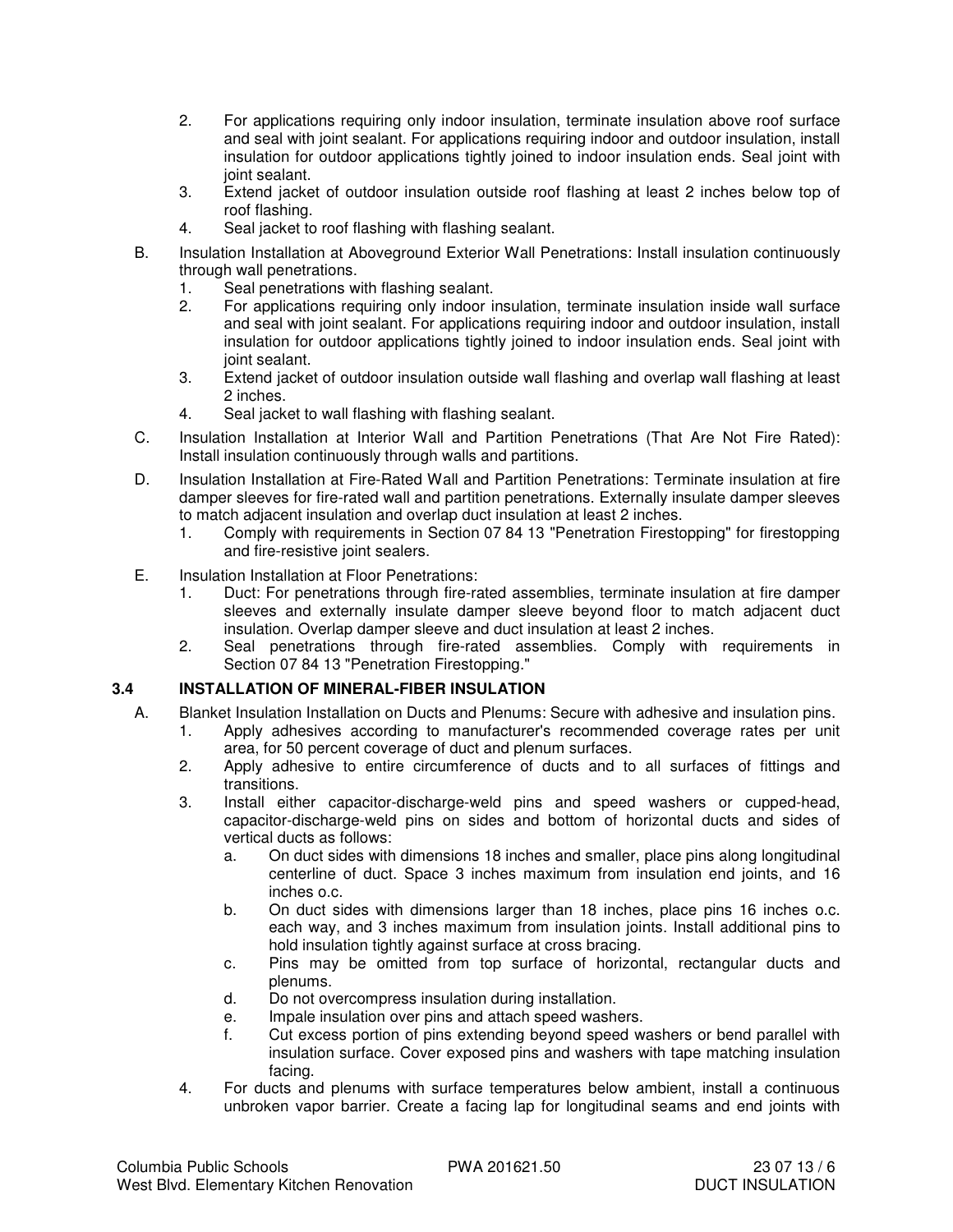insulation by removing 2 inches from one edge and one end of insulation segment. Secure laps to adjacent insulation section with 1/2-inch outward-clinching staples, 1 inch o.c. Install vapor barrier consisting of factory- or field-applied jacket, adhesive, vaporbarrier mastic, and sealant at joints, seams, and protrusions.

- a. Repair punctures, tears, and penetrations with tape or mastic to maintain vaporbarrier seal.
- b. Install vapor stops for ductwork and plenums operating below 50 deg F at 18-foot intervals. Vapor stops shall consist of vapor-barrier mastic applied in a Z-shaped pattern over insulation face, along butt end of insulation, and over the surface. Cover insulation face and surface to be insulated a width equal to two times the insulation thickness, but not less than 3 inches.
- 5. Overlap unfaced blankets a minimum of 2 inches on longitudinal seams and end joints. At end joints, secure with steel bands spaced a maximum of 18 inches o.c.
- 6. Install insulation on rectangular duct elbows and transitions with a full insulation section for each surface. Install insulation on round and flat-oval duct elbows with individually mitered gores cut to fit the elbow.
- 7. Insulate duct stiffeners, hangers, and flanges that protrude beyond insulation surface with 6-inch-wide strips of same material used to insulate duct. Secure on alternating sides of stiffener, hanger, and flange with pins spaced 6 inches o.c.
- B. Shop Application of Duct Liner: Comply with SMACNA's "HVAC Duct Construction Standards Metal and Flexible," Figure 7-11, "Flexible Duct Liner Installation."
	- 1. Adhere a single layer of indicated thickness of duct liner with at least 90 percent adhesive coverage at liner contact surface area. Attaining indicated thickness with multiple layers of duct liner is prohibited.
	- 2. Apply adhesive to transverse edges of liner facing upstream that do not receive metal nosing.
	- 3. Butt transverse joints without gaps, and coat joint with adhesive.
	- 4. Fold and compress liner in corners of rectangular ducts or cut and fit to ensure buttededge overlapping.
	- 5. Do not apply liner in rectangular ducts with longitudinal joints, except at corners of ducts, unless duct size and dimensions of standard liner make longitudinal joints necessary.
	- 6. Apply adhesive coating on longitudinal seams in ducts with air velocity of 2500 fpmor greater.
	- 7. Secure liner with mechanical fasteners 4 inches from corners and at intervals not exceeding 12 inches transversely; at 3 inches from transverse joints and at intervals not exceeding 18 inches longitudinally.
	- 8. Secure transversely oriented liner edges facing the airstream with metal nosings that have either channel or "Z" profiles or are integrally formed from duct wall. Fabricate edge facings at the following locations:
		- a. Fan discharges.
		- b. Intervals of lined duct preceding unlined duct.
		- c. Upstream edges of transverse joints in ducts where air velocities are higher than 2500 fpm or where indicated.
	- 9. Secure insulation between perforated sheet metal inner duct of same thickness as specified for outer shell. Use mechanical fasteners that maintain inner duct at uniform distance from outer shell without compressing insulation.
		- a. Sheet Metal Inner Duct Perforations: 3/32-inch diameter, with an overall open area of 23 percent.
	- 10. Terminate inner ducts with buildouts attached to fire-damper sleeves, dampers, turning vane assemblies, or other devices. Fabricated buildouts (metal hat sections) or other